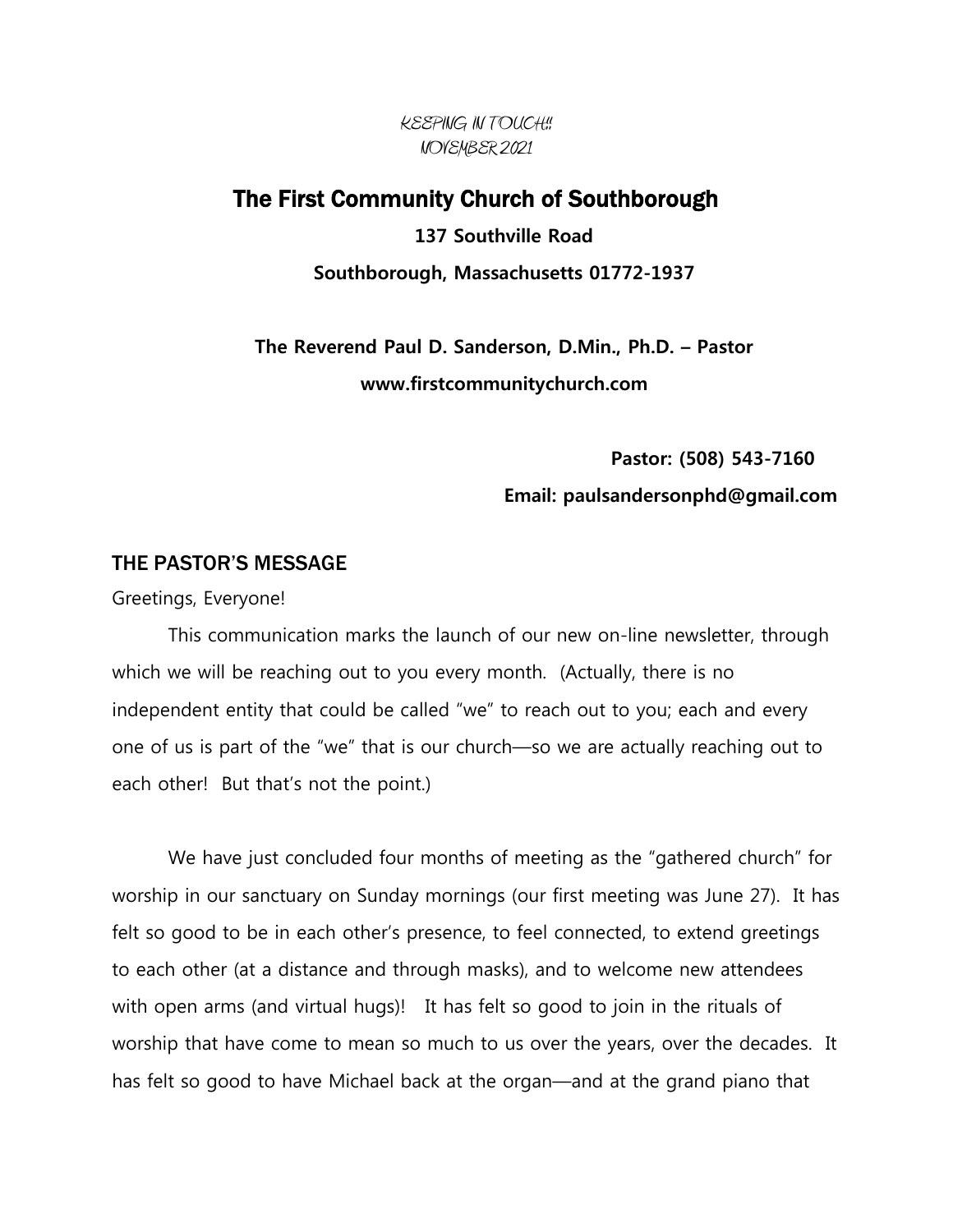was graciously donated to our church by David Park, a relatively new "friend of the church." We also welcome Jim Duncan and his wife, Linda, to our fellowship; Jim fills in as organist on those Sundays when Michael is away.

I have been pleasantly surprised (as an introvert) to rediscover how much our worship as the gathered church has meant to me. We have simplified the worship service somewhat out of our commitment to an abundance of care, concern, and caution, and we still don't feel comfortable gathering downstairs for our coffee hour after worship, but it just feels so good to be back! Sunday morning worship is definitely one of the cornerstones of our identity as a church, one of the cornerstones of our fellowship. If you haven't yet returned, I encourage you to do so! Sometimes we don't know the value of an action, a gathering, until it is taken away—and then returned to us!

For the first fifteen months of the COVID-19 pandemic, we basically hunkered down as a church. Not much changed from week to week, from month to month. Now we are beginning to explore what it will mean to open up again--step by step, a little at a time! We are looking at "the numbers" in addition to our own comfort level with exposures, with participation in church activities that we previously took for granted. We are watching what other churches in our area are doing and not doing, and we are listening carefully and lovingly to each other as we slowly, incrementally move back to church-as-normal.

I am so proud of how we have handled this pandemic as a church! I am in regular communication with pastors of several different denominations, and, believe me, I have heard some horror stories! As I am sure you have noticed, there is a lot of free-floating anger out there, anger that is sometimes displaced or misplaced on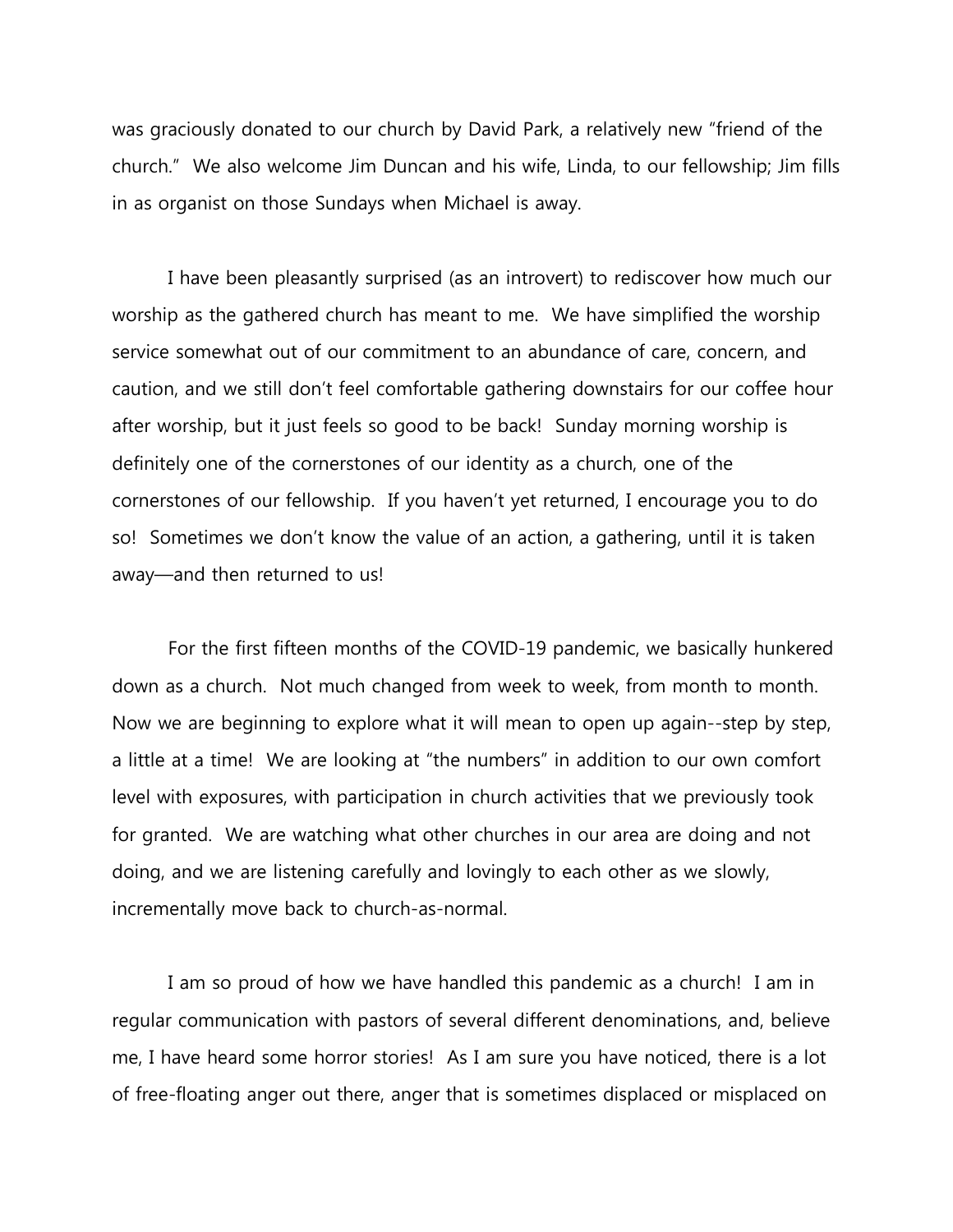the waitstaff of restaurants, clerks in grocery stores, flight attendants on airplanes, and even church staff. Perhaps it is because we in this church have a long history of working from a base of consensus rather than a majority vote in deciding what we do and don't do as a church, but you have been exceptionally patient, reasonable, and considerate as we negotiate our way through a terrain that we have never traveled before.

I am putting together a list of what church activities we need to consider as we move back to normal. If you are like me, you may be surprised at the number of items on this list! For a little church, we do a lot! Together we can go over the list, which I will have for you next month, add items I may have missed, and dialogue with each other about what our next step will be and when we should take it.

We are entering into an exciting time in the church year! Through this monthly newsletter we will be keeping in touch, keeping you appraised of all that is happening and will be happening in our little church! We pray that you will be with us in person as well as in spirit in the days to come.

> Faithfully yours, Paul Sanderson

"Christ could be born <sup>a</sup> thousand times in Galilee— But all in vain until He is born in me."

(Angelus Silesius)

LOOKING AHEAD . . .

#### REFORMATION SUNDAY—OCTOBER 31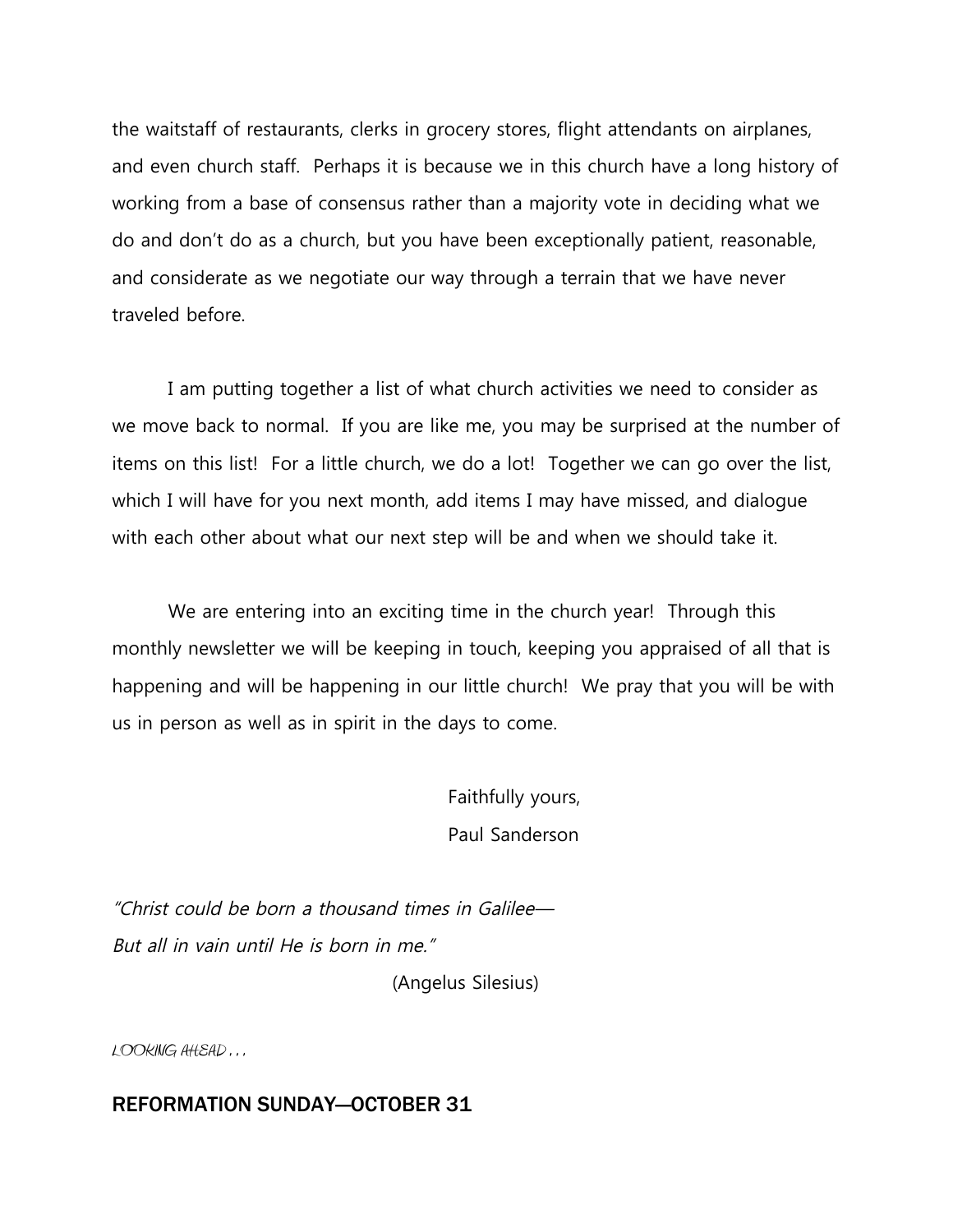On the last Sunday in October, Protestant churches throughout the world celebrate the anniversary of the date when Martin Luther nailed his ninety-five theses to the front door of the cathedral in Wittenberg, challenging the institutional church to a debate or dialogue about the ways in which its practices were in need of reform. As we celebrate this central part of our identity as Protestant Christians, we consider how we as individuals and as a church are in constant need of reform, a re-formation that is guided by the Holy Spirit. Be with us tomorrow morning as we sing "A Mighty Fortress is Our God," which was written by Martin Luther, and as we celebrate our heritage. The liturgical color for the day is red, so, if you are so inclined, please wear something red.

#### ALL SAINTS/ALL SOULS SUNDAY—NOVEMBER 7

On the first Sunday in November, which is a communion Sunday, we observe a combination of All Saints and All Souls Days. At the beginning of the worship service, we distribute 3x5 cards to everyone. You are invited to *print legibly* the names of three persons, loved ones who have passed on, whom you would like us to hold in our prayers. During the Service of Remembrance and Celebration, the Pastor will read the names from the cards, giving us time to both remember these special people and give thanks for what they shared with us and with the world through their lives.

This is a special observance this year, as we remember several members of our church family who entered into the nearer presence of God this past year:

Pat Grogan Ursula Guenon Bud Hubley Gil Joe Don Jolie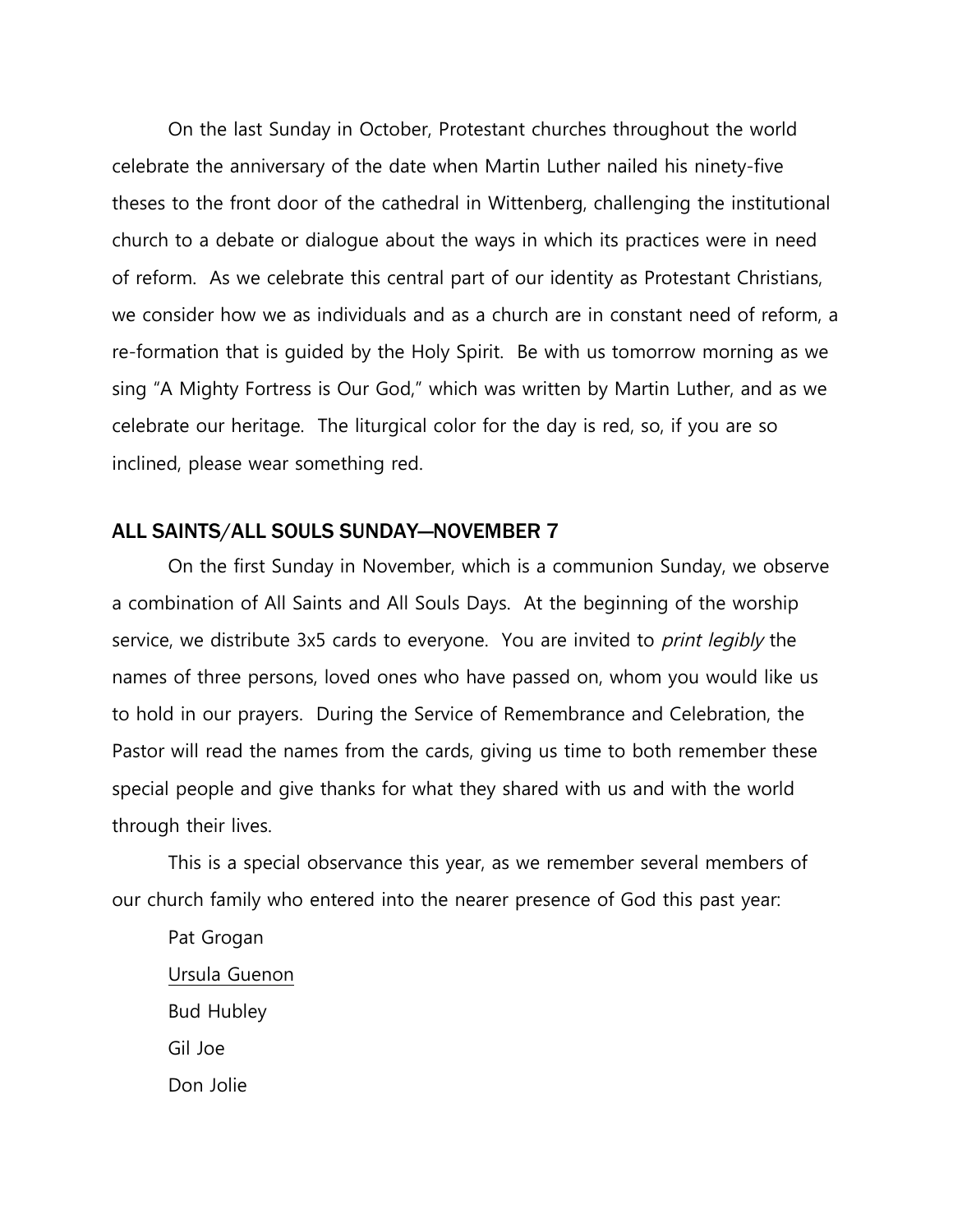Rae Kay

They are all deeply missed. Our prayers are with their loved ones in their time of grief.

#### STEWARDSHIP SUNDAY—NOVEMBER 21

Stewardship Sunday will once again be celebrated in conjunction with Thanksgiving Sunday. On this day we consecrate our pledges of financial support to the General Fund, the operating expenses of our church. Your pledge, the sharing of your time, talent, and treasure, makes you a fundamental part of our life and mission as a church. You will be receiving a missive from the Stewardship & Growth Committee as well as a pledge card prior to Stewardship Sunday. We can't emphasize enough how much we need your help as we try to emerge from the difficult year that has passed.

#### THE ADVENT SEASON—BEGINS SUNDAY, NOVEMBER 28

The first of the four Sundays of Advent is the Sunday after Thanksgiving Sunday this year. The traditional themes of the Advent season, a time of preparation for the birth of the Christ child in our lives and in the world, will be the gifts of hope, peace, love, and joy, symbolized in the four candles in our Advent wreath.

This is a beautiful time of year. Please join us as we sing the Advent hymns and Christmas carols during the four weeks leading up to our beautiful and deeply meaningful Christmas Eve candlelight service. It will be so nice to be together for this service this year!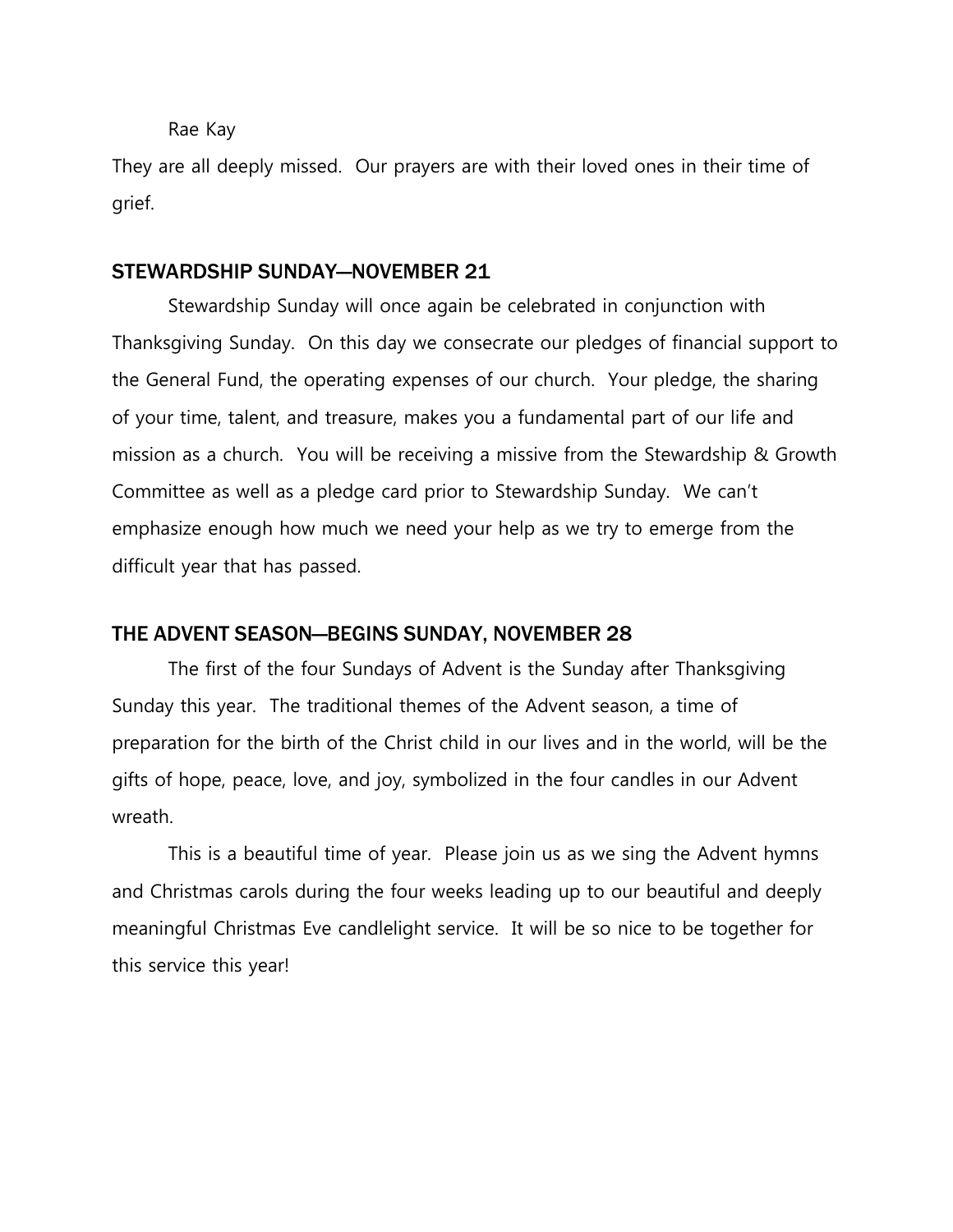| <b>CTOBER</b> |
|---------------|
|               |

## *Birthdays*

| Ava Willman          | 1 <sup>st</sup>  |
|----------------------|------------------|
| Tim Deschamps        | $R^{\text{th}}$  |
| Mitchell Hilbert     | 14 <sup>th</sup> |
| Lisa Nelson          | 17 <sup>th</sup> |
| <b>Beth Hook</b>     | 25 <sup>th</sup> |
| <b>Bob L'Heureux</b> | 30 <sup>th</sup> |
| .                    |                  |

# *Anniversaries*

| Karin & Bob Farmer | -8th |
|--------------------|------|
| Susan & Lou Elias  | .9th |



# *Birthdays*

| $12^{th}$        |
|------------------|
| $13^{\text{th}}$ |
| $13^{\text{th}}$ |
| 20 <sup>th</sup> |
| 26 <sup>th</sup> |
| 26 <sup>th</sup> |
|                  |

# *Anniversaries*

| Diane & Ron Sickles      | $R^{th}$         |
|--------------------------|------------------|
| Darlene & Paul Sanderson | $18^{\text{th}}$ |

"Are you looking for me?"

I am in the next seat.

My shoulder is against yours.

You will not find me in the stupas,

nor in Indian shrine rooms,

nor in synagogues,

nor in cathedrals:

not in masses,

nor kirtans,

not in legs winding around your own neck,

not in eating nothing but vegetables.